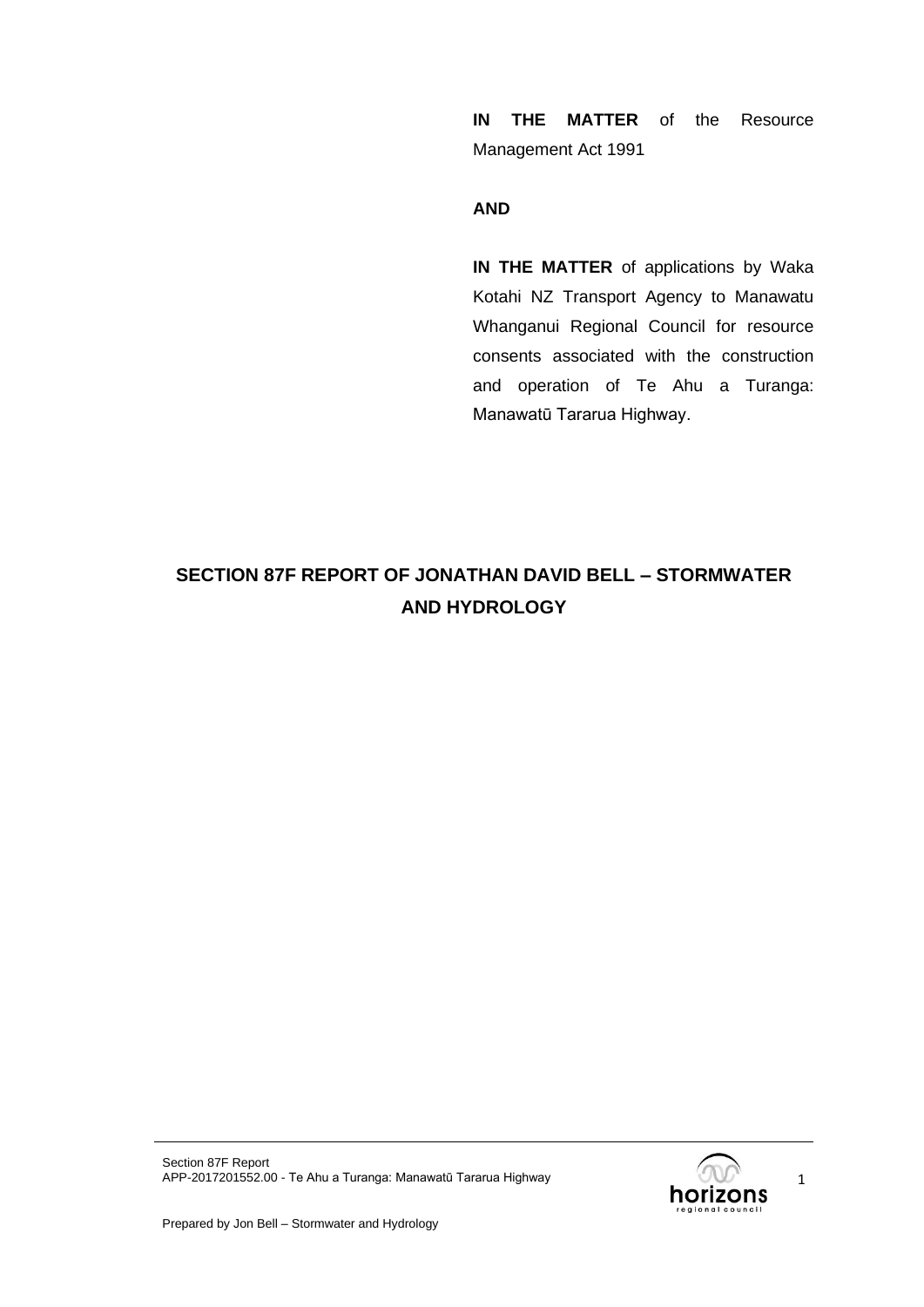# **A. QUALIFICATION AND EXPERIENCE**

- 1. My full name is Jonathon (Jon) David Bell. I am currently employed as the Manager Investigations and Design at the Manawatu-Whanganui Regional Council ("**Horizons**") where I have worked for the past nine years. In my role, I am responsible for the hydraulic modelling of water ways, as well as the design of flood control and erosion protection works. I am also responsible for the design of drainage networks and various hydraulic structures throughout the region.
- 2. I hold a Masters in Civil Engineering from Cardiff University in the United Kingdom. I am a Chartered Professional Engineer (CPEng) and a Chartered Member of Engineering New Zealand (CMEngNZ). I have 13 years of experience practicing as a civil engineer, with a particular interest in river works since 2007.
- 3. I have been requested by Horizons to provide river management expertise on the resource consent applications by Waka Kotahi NZ Transport Agency (the "**Applicant**") for resource consents associated with the construction and operation of Te Ahu a Turanga: Manawatū Tararua Highway (the "Project").
- 4. Having worked in the region for a number of years I am very familiar with the area that the Project covers, and I have been involved in discussions about various aspects of the Project since an alternative route was first considered following the indefinite closure of State Highway 3 ("**SH3**") through the Manawatū Gorge.

# **B. CODE OF CONDUCT**

5. I confirm that I have read and agree to comply with the Code of Conduct for Expert Witnesses contained in the Environment Court Practice Note 2014. I confirm that I have considered all the material facts that I am aware of that might alter or detract from the opinions that I express, and that except where I state that I am relying on the evidence of another person, this report is within my expertise.

# **C. SCOPE OF REPORT**

6. The focus of my report is around the potential for adverse effects, in terms of flood and erosion risks, associated with the Project. In broad terms, I have considered these effects with regard to the works/activities that are described in

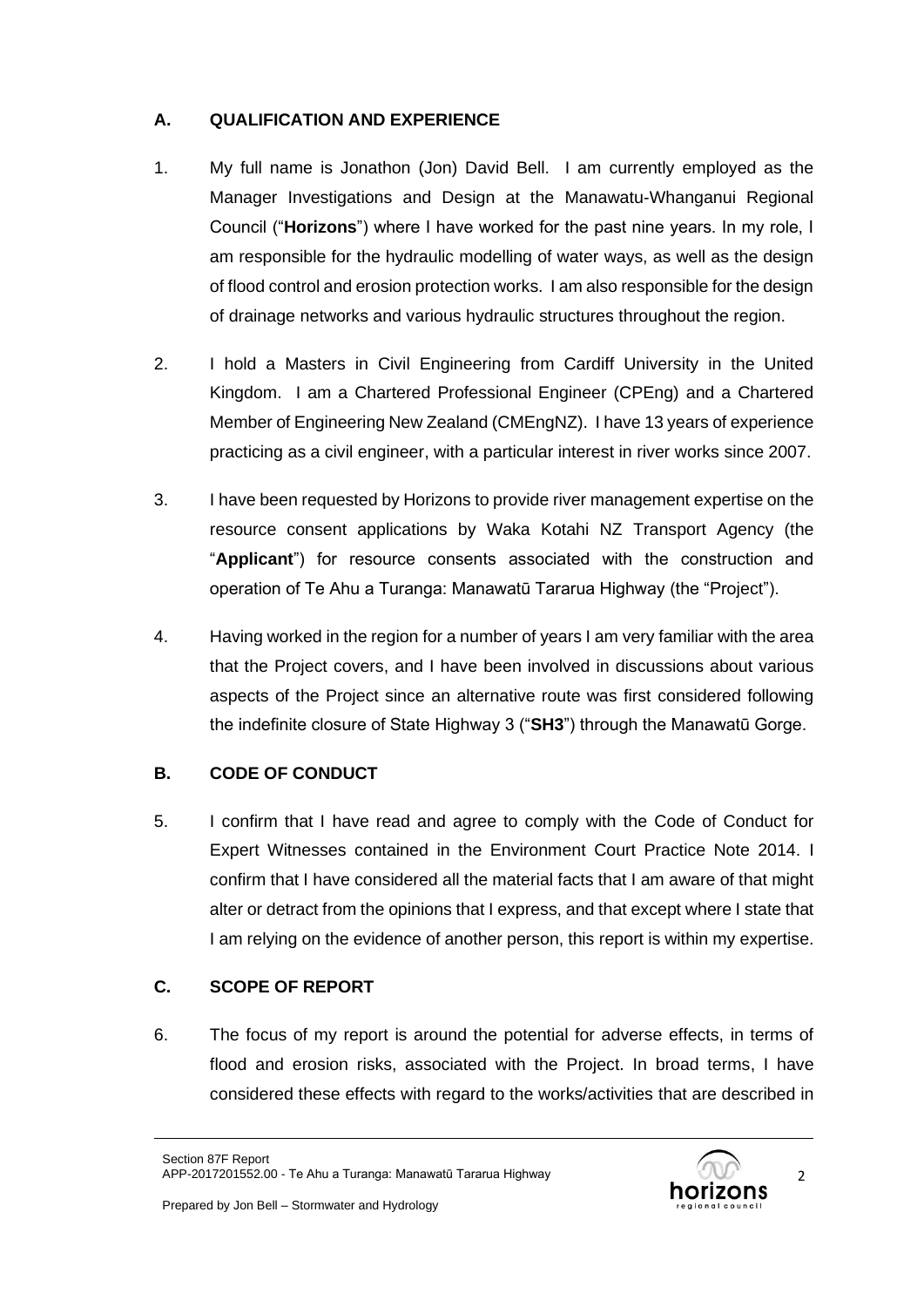the technical reports of Dr Jack McConchie<sup>1</sup> (Technical Assessment D) and Mr David Hughes<sup>2</sup> (Technical Assessment B). I have considered both flood and erosion risks associated with the proposed works in waterways, and also those associated with the management of stormwater and run-off as part of the Project.

- 7. My evidence reviews the assessment of effects associated with the quantity of water that is expected to run off the land into the receiving environment. This includes construction and road run-off and the management of stormwater across the Project area, stream flow and velocities, and flooding and erosion issues associated with Project works in and around watercourses. In preparing this report I have read the report of Mr Kerry Pearce and Mr Logan Brown on behalf of Horizons as they relate to erosion and sediment control, and stormwater.
- 8. Relevantly the hydrology and hydraulic modelling relied on by the Applicant has informed (relevant to my areas of expertise) the erosion and sediment control devices, the requirements for bridges and culverts, and flood risk for the Project.
- 9. In addition to the information provided by the Applicant, I also consider the submissions of Mr. Shoebridge who has raised concerns relating to the management of stormwater, and Meridian Energy Limited ("**Meridian**").
- 10. In the interest of brevity, I will not describe in detail the proposed works as that information has clearly been provided by the Applicant. In particular, the Project has been described in the Project-Wide Design and Constriction Report (DCR) (Volume II), the Drawing Set (Volume III) and the related Assessment of Environmental Effects (AEE). I focus my assessment on the potential effects of the proposed works, that have been provided in the AEE by the Applicant.

# **D. EXISTING ENVIRONMENT**

11. The existing environment is described in detail in the reports of Dr. McConchie and Mr. Hughes. It is my opinion that their descriptions are both accurate and



 $1$  Te Ahu a Turanga: Technical Assessment D – Hydrological Assessment, Dr. Jack McConchie, TAT-0-06001-CO-RP-0003.

 $2$  Te Ahu a Turanga: Technical Assessment B – Stormwater Management Design, Mr David Hughes, TAT-0-DR-06001-CO-RP-0001.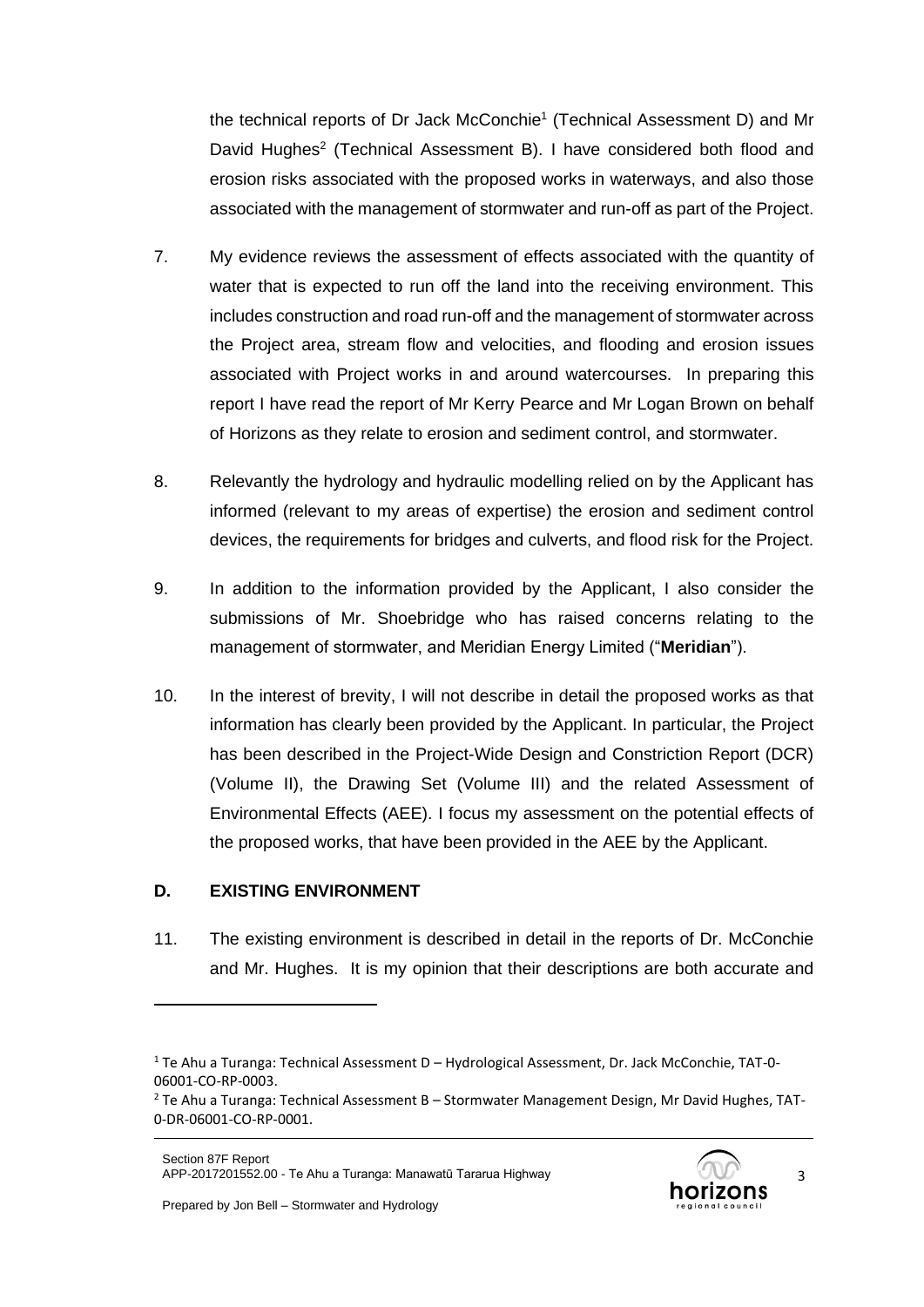provide a good baseline for the AEE. As such, I have taken these as read and have not reproduced them within my report.

## **E. ASSESSMENT OF POTENTIAL EFFECTS**

## **Manawatū River Bridge (BR02)**

- 12. In his technical report and attached appendices (Technical Assessment D), Dr. McConchie has considered the impacts that the construction of the Manawatu River Bridge (BRO2) will have on flows in the Manawatu River, the impact of the proposed bridge on flood levels, and the potential for scour or erosion problems to develop as a result of the construction of the bridge.
- 13. Other than a localised 'bow-wave' immediately upstream of one of the bridge piers Dr. McConchie concludes that the effects on flood levels are "extremely small."<sup>3</sup>
- 14. When considering potential for scour or erosion problems to be created or exacerbated, the critical consideration is how the bridge will affect flow velocities. Dr. McConchie states that: *"Any significant change in velocity is restricted to three locations. The greatest change is an increase in velocity, up to 1.5m/s, within the centre of the active channel. There is also a small increase in velocity at the entrance to the 'Parahaki bypass channel' on the true left of the Manawatū River. The other change is a reduction in velocity in the lee of Pier 2."<sup>4</sup>*
- 15. The other consideration of Dr. McConchie related to the potential impacts of the proposed bridge on Parahaki Island. Dr Conchie found that: *"the construction of the bridge and piers will have no adverse effects on Parahaki Island."<sup>5</sup>*
- 16. In paragraph 38 of his evidence Dr. McConchie states "*The proposed scour protection will further mitigate any potential adverse effects to Parahaki Island; it is not required for the protection of the pier*." I concur with this statement.



<sup>3</sup> Paragraph 35, Technical Assessment D, Dr. Jack McConchie.

<sup>4</sup> Paragraph 36, Technical Assessment D, Dr. Jack McConchie.

<sup>5</sup> Paragraph 37, Technical Assessment D, Dr. Jack McConchie.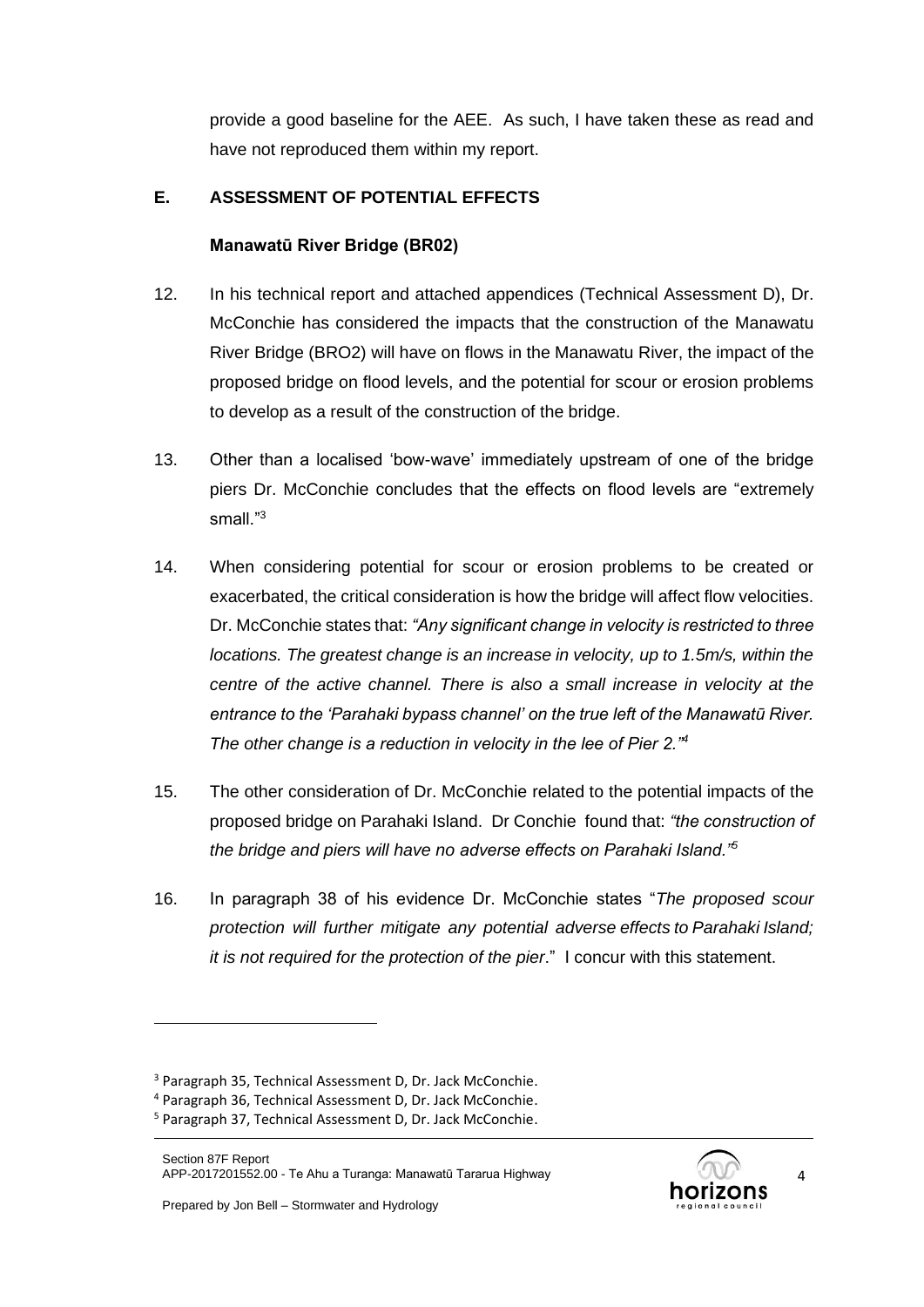- 17. Dr. McConchie's technical report, and attached appendices, illustrates that his conclusions have been reached through a sound consideration of the hydrology of the river. Dr McConchie's analysis has also been informed by the use of a detailed 2 dimensional model of the river in the reach of interest. In my opinion the technical work undertaken by Dr McConchie has been based upon sound assumptions, and used appropriate techniques and methodologies.
- 18. In paragraph 301 of his report Dr. McConchie states that in his professional opinion "*the effects of constructing the proposed bridge over the Manawatū River are likely to be extremely small and localised to the immediate vicinity of the centre pier (Pier 2). Any changes to the existing flood hazard will in my professional opinion be no more than minor*." I fully concur with this assessment.

## **Mangamanaia Stream Bridge (BR07)**

19. In his technical report (Technical Assessment D), at paragraphs 302-340, Dr. McConchie discusses the impacts of the construction of the Mangamanaia River Bridge (BRO7) on the stream and its floodplain in detail. In conclusion, Dr. McConchie found that *"the effects of constructing the proposed bridge over Mangamanaia Stream will be extremely small, and overall are likely to be positive"<sup>6</sup> .* His commentary summarises the findings of the technical work that is detailed within the Appendix, D4, to the report, including the impacts on flood levels, flood durations and flow velocities. Having considered all of the information provided with the application, I concur with Dr. McConchie.

## **Eastern Roundabout**

- 20. The eastern roundabout is proposed to be constructed on an active floodplain. The Applicant provides (in Appendix D.5 of Technical Assessment D) a detailed assessment of the impact of the construction of the roundabout on the floodplain.
- 21. In my view it has been demonstrated that whilst there will be some displacement of floodwater, these effects will be localised within 10-20 metres of the roundabout. While I agree with Dr. McConchie that the effects of the proposed



<sup>6</sup> Paragraph 56, Technical Assessment D, Dr. Jack McConchie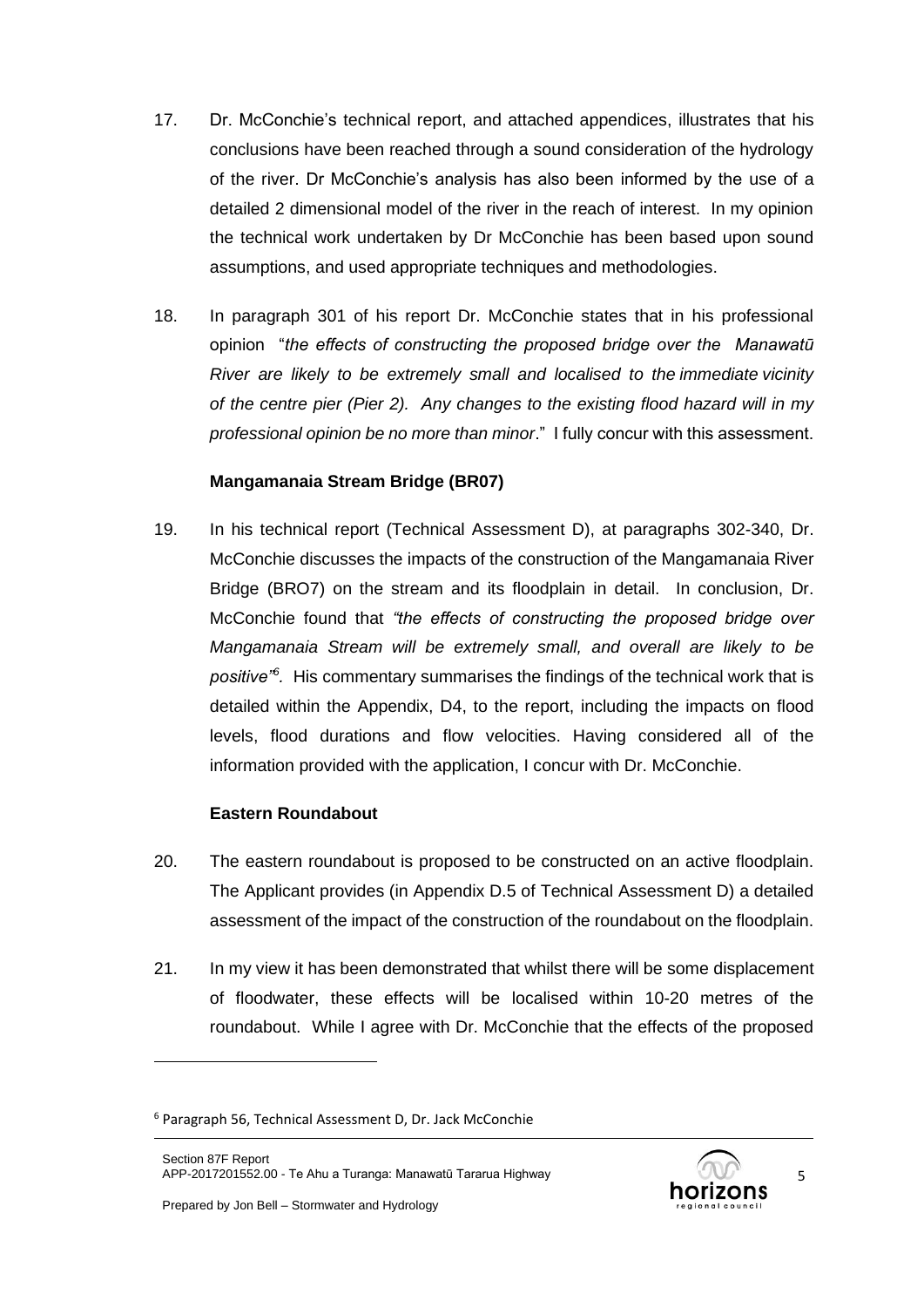roundabout will generally be positive, I do note that the localised negative effects could be considered significant by individual landowners.

- 22. The technical work, described in Appendix  $D.5<sup>7</sup>$  of Dr. McConchie's report, has quantified the changes in flood risk to the land around the proposed roundabout. It is shown that some locations will experience a reduction in flood levels, while flood depths are likely to be greater in other locations.
- 23. Having reviewed the technical information provided with the application, I am of the view that the technical assessment has been done in a robust manner, using appropriate assumptions and engineering judgements. I am therefore of the opinion that there has been an appropriate and solid assessment of the changes in flood risk associated with the proposed eastern roundabout.

## **Central Alignment**

- 24. In addition to the bridges and roundabout discussed above, the central alignment of the proposed road will cross a number of watercourses. For this reason a number of works, as addressed by Mr. Hughes' in Technical Assessment B, will be required (the "**stormwater works**"). These include:
	- (a) Nine stormwater wetlands; ten stormwater wetland swales; ten flow through treatment swales; and 17 new sediment basins to treat stormwater from the new highway and cut slopes;
	- (b) 25 cross culverts and 8 access culverts to reconnect streams and to assist cross catchment drainage;
	- (c) Approximately, 74 cut-off drains of varying size and shape to intercept and convey overland flow away from road embankments and to the appropriate cross culverts; and

 $7$  Appendix D.5 – Te Ahu a Turanga - Manawatū Tararua Highway: Flood risk analysis – Eastern Roundabout, Technical Assessment D.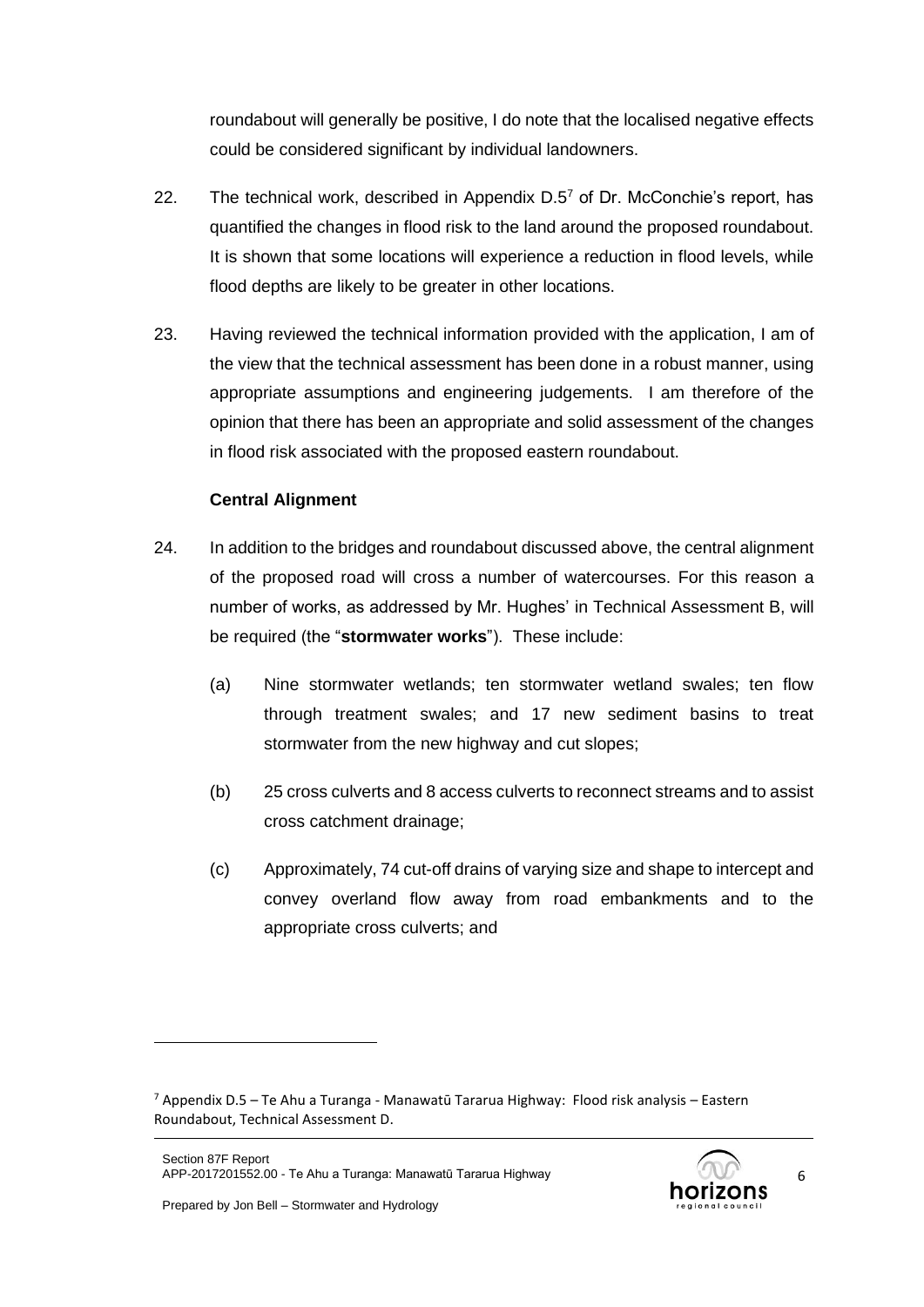- (d) Approximately, 39 stream diversions of varying size and shape to recreate and reconnect streams and to assist cross catchment drainage.
- 25. While considering the effects of these works, my focus has been on their potential impacts in terms of the creation or exacerbation of flooding or erosion problems. This inevitably includes the level of service proposed to achieve the stormwater treatment. The desired water quality to be achieved through operational stormwater treatment is dealt with in the evidence of Mr Pearce and Mr Brown.
- 26. Having reviewed Mr Hughes' technical report<sup>8</sup> and appendices, I am of the view that that the design of the stormwater works has been carried out to appropriate standards and is based upon appropriate assumptions and technical work.
- 27. Mr Hughes' report (Technical Assessment B) looks in detail at the environmental effects associated with stormwater throughout the central alignment of the proposed road. These effects are summarised in Table B3 of his report; which sets out the potential effects, the proposed mitigations and the residual effects.
- 28. Mr Hughes' goes on, in paragraph 109, of Technical Assessment B to conclude "*the proposed stormwater design will, as far as practicable, avoid, minimise or mitigate any residual effects. Any remaining residual effects are considered less than minor and will be managed under the proposed resource conditions."*
- 29. In my opinion the application includes a technically sound assessment of environmental effects in respect of proposed stormwater works, and I concur with the assessment of the residual effects in Table B3 of Mr. Hughes' report.

# **F. SUBMISSIONS**

## **Submission by Mr. Nick Shoebridge (#8)**

- 30. Mr. Shoebridge raises two concerns relating to the management of stormwater.
- 31. Mr Shoebridge's first concern relates to the construction of a bund around part of his family's land. I understand that the bund is unrelated to the current Project,

 $8$  Technical Assessment B – Stormwater Management, Mr. David Hughes.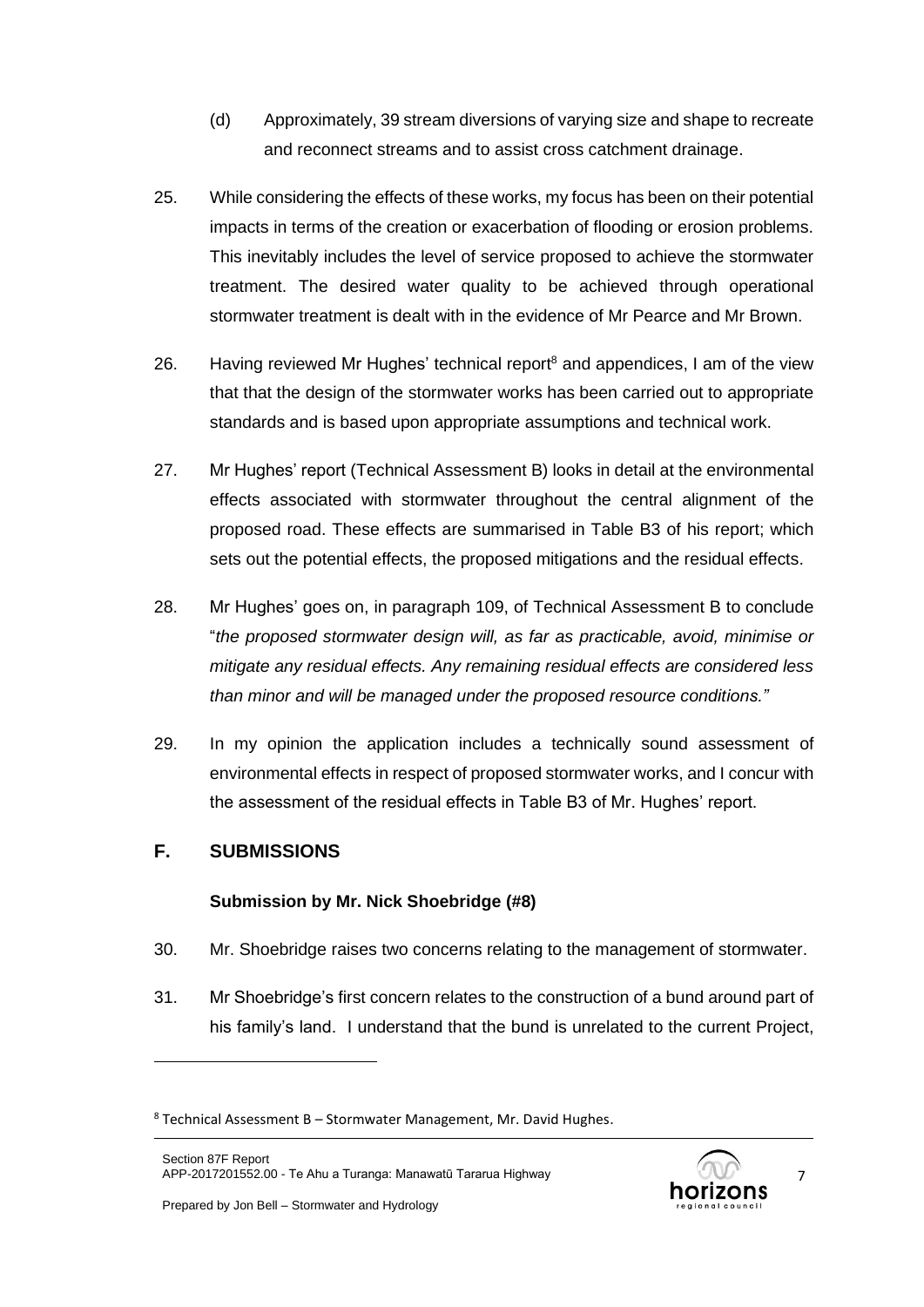but was constructed sometime in the past by the Applicant. Mr Shoebridge comments that the construction of the bund has *"rainwater runoff straight into our property around our home."* Connected to this issue is Mr Shoebridge's second concern, which relates to the Applicant's plans for the management of stormwater for the Project, which will drain to a creek that runs through his property.

- 32. At Appendix D.5 of Technical Assessment D, Dr McConchie (via a memorandum) details work on the flood risk caused by the proposed roundabout adjacent to Mr. Shoebridge's property. Figure 6 of that memorandum shows the modelled difference in flood depths to be caused by the new road layout. The modelling demonstrates that there are some areas of Mr Shoebridge's property that would experience an increase in flood level, while other areas would see lower flood levels during a storm event.
- 33. In my opinion the model used by Dr McConchie provides a good indication of the impacts of the proposed road construction on stormwater inundation in the area. However, as the memorandum states in Section 3: *"the results should not be taken as absolute and used for comparison purposes only."*
- 34. Further, while the model shows the difference in flood levels between the existing state and those that would be seen following construction of the new road, it is not evident from the assessment if the existing state takes into account impacts of the existing bund, which was one of the initial concerns of Mr Shoebridge.
- 35. Therefore, while the Applicant has developed a model that is capable of demonstrating how the construction of the new road will affect flood levels at Mr. Shoebridges's property, it not clear to me, what baseline condition has/should be assessed, i.e. before or after the construction of the existing bund.
- 36. The modelling results also show that there will be some local increases in flood levels in and around Mr. Shoebridge's property. Having reviewed the model results, I consider these effects to be no more than minor when considering the totality of the Project works. I am unable to comment as to whether or not Mr. Shoebridge would consider the effects on his property to be significant.

Section 87F Report APP-2017201552.00 - Te Ahu a Turanga: Manawatū Tararua Highway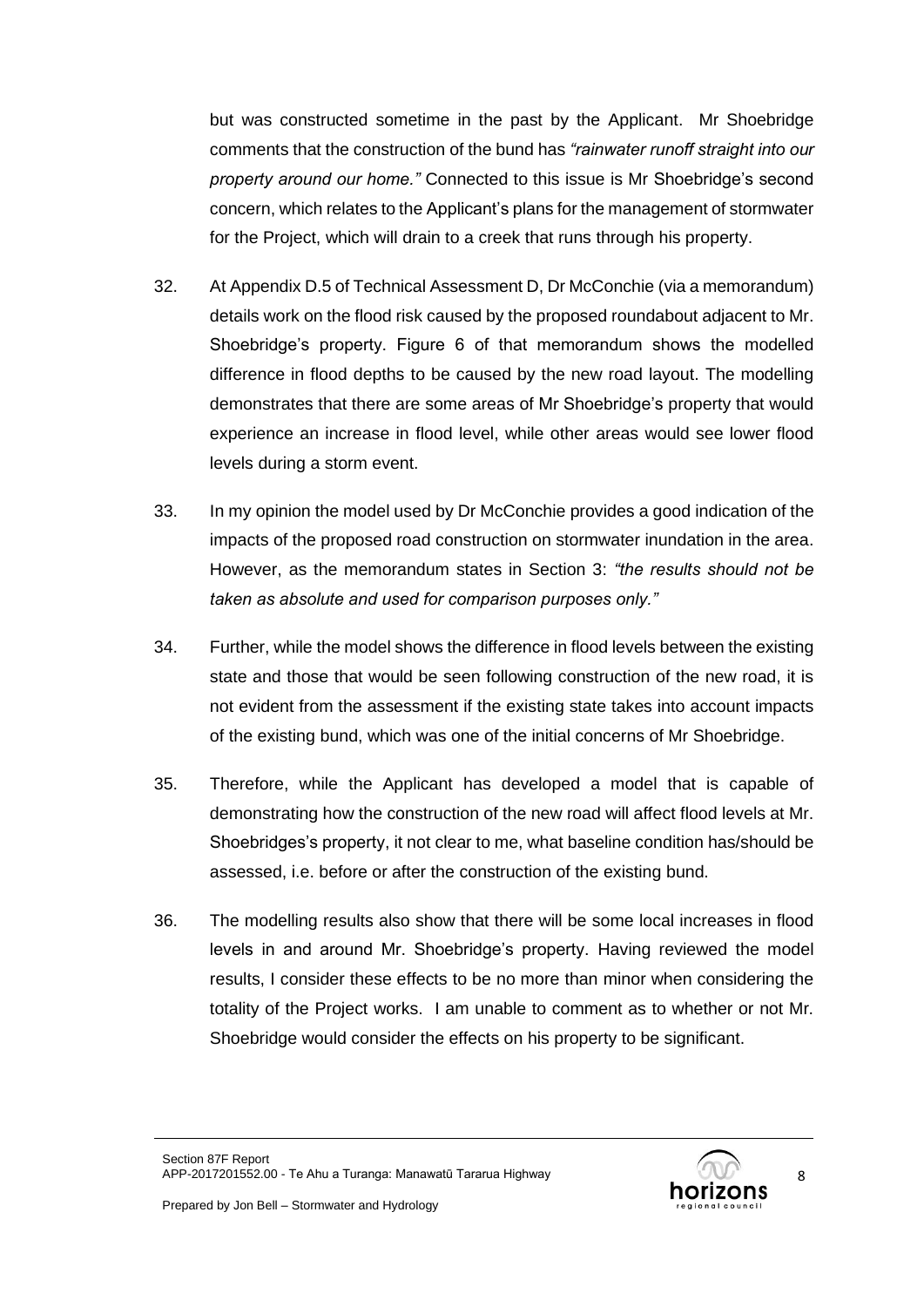## **Submission by Meridian Energy Limited (#13)**

- 37. Whilst not opposing the resource consent application, Meridian do not believe that sufficient evidence has been provided to demonstrate that the flood effects associated with the proposed works are no more than minor. In section 5 of their submission it is stated that: "*The standards to be applied to Meridian's stormwater infrastructure differs from that for the Highway and it is not well identified in the technical reports or conditions. This specifically applies to culvert conveyance, return periods, stormwater attenuation and water quality. It is noted that the stormwater systems for Meridian's access tracks are separate to the highway. Meridian's concern is that additional encumbrance will be placed on the wind farm as a result of the consent conditions as proposed.*"
- 38. The standards that Meridian's stormwater infrastructure are required to be designed to do differ from those proposed by the Applicant for these consents. The differences in these come about from the higher standards that are required by the Applicant themselves, to ensure the resilience of their own infrastructure.
- 39. Meridian state: *"while the Agency indicates that streams and waterways downstream of the works will be assessed and erosion effect mitigated, there is limited evidence to suggest that a full assessment has been undertaken. This is of concern to Meridian, as greater than design events could increase the flows into the systems within Meridian's wind farm. Erosion effects may be seen as a result and this may cause other unwanted effects or place an onus upon Meridian to carry out additional repair sometime in the future."*
- 40. Meridian is requesting sufficient evidence be provided to demonstrate that the flood effects are no more than minor before consent is granted. I believe that this can be achieved via appropriate conditions of consent. The Applicant has proposed conditions (WW1 a & b) which will ensure that culverts do not adversely affect the ability of the watercourses to convey flood flows, up to and including 1% AEP (1-in-100 year) flood event via the culverts and associated overland flow paths. If these conditions are imposed on the consent, then they should ensure that the proposed works will not adversely affect Meridian's own infrastructure.

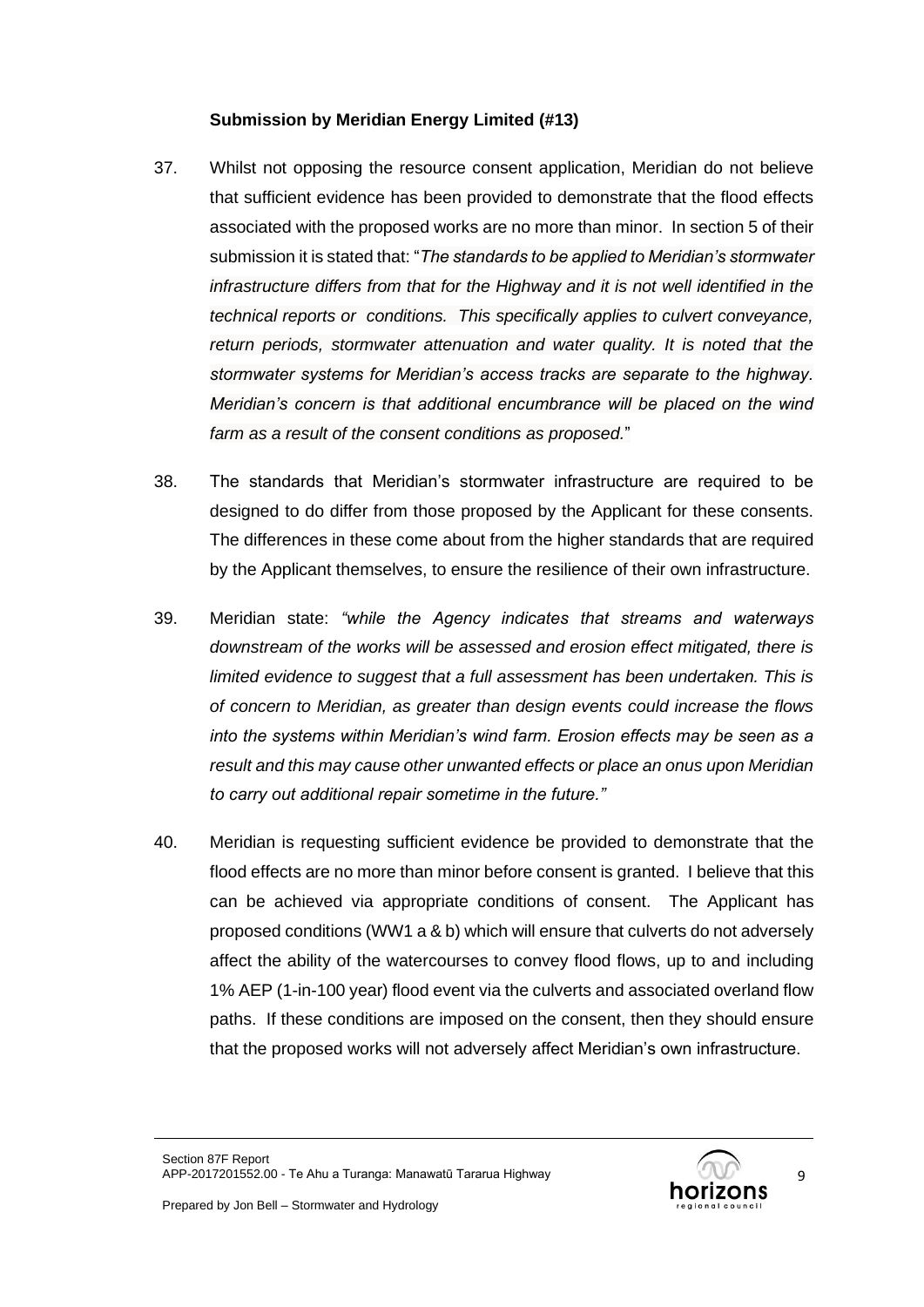## **G. DISCUSSION AND CONCLUSIONS**

41. Having reviewed the hydrology and stormwater reports provided as part of the consent application, it is my opinion that the impacts of the Project works have been fully considered by the Applicant. For the reasons above, I also reach the view that overall, the adverse effects of the proposal are no more than minor.

## **H. PROPOSED CONDITIONS**

42. In Appendix E of Volume 1 of the resource consent application, the Applicant has proposed a number of conditions. These conditions have been grouped together according to the issues that they seek to address. In reviewing the application I have focused on the conditions associated with Stormwater (SW1), Bridges (BD1 – BD7), and Works in the Bed of Watercourses (WW1-WW3). I have commented on each of these conditions below:

## **SW1 – Operational Stormwater Standards**

43. This condition will ensure that all stormwater management devices will be designed and constructed to achieve the appropriate design standards. As such, I recommend that this condition is included as a condition of consent.

## **BD1 – Bridge Design Standard**

44. This condition will ensure that the bridge is designed to the standards that are discussed in the resource consent application. As such, I recommend that this condition is included as a condition of consent.

## **BD2 – Bridge Construction and Operation Standards**

45. As well as ensuring that the bridges constructed under the consent will not affect the ability of the Rivers to convey flood flows, the four conditions set out at BD2 will ensure that the impacts on the geomorphology of the rivers is also minimised. Condition BD2c also will ensure that if any issues were to develop over the course of the Project, that they would be remedied by the Applicant. As such, I recommend that all four of these conditions are included as conditions of consent.

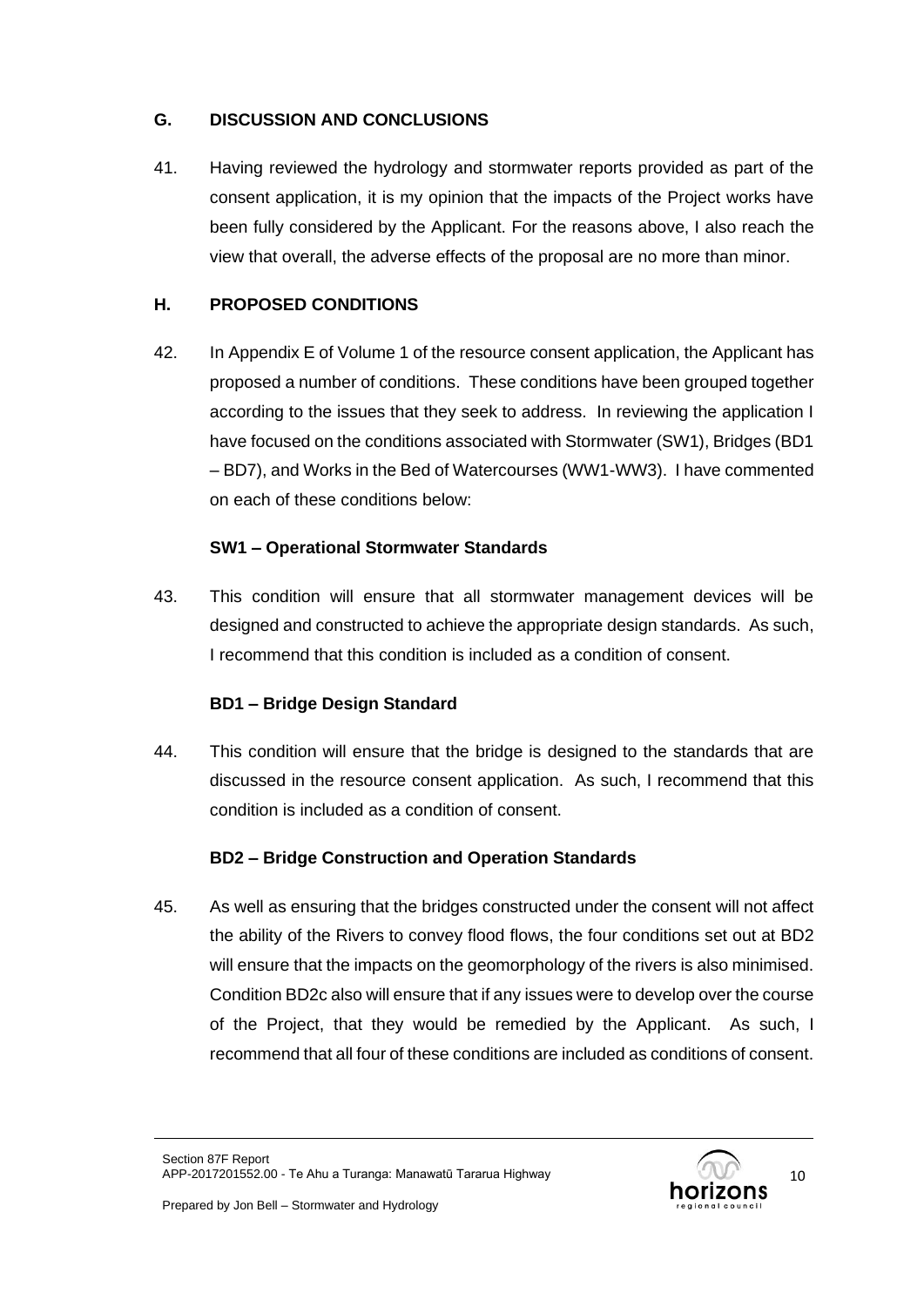## **BD3 – Public Access and River Navigation**

46. There are two conditions suggested here that both relate to public safety. While both of these conditions appear sensible to me, this particular area is outside of my field of expertise and as such I do not comment on the appropriateness of the suggested conditions. However, I was provided with a copy of correspondence between Horizons and Maritime New Zealand as to these matters indicating that Maritime New Zealand was satisfied with additional information provided to it by the Applicant, and no further action was considered necessary. A copy of the relevant email is attached at **Annexure A**.

# **BD4 & BD5 – Flood Contingency Management Plan (FCMP)**

47. The four conditions in this section require a FCMP to be submitted to the Council for information, and describe the objective of the Plan, as well as what it must include. This is an appropriate condition to be apply to the resource consent as it will ensure that appropriate measures are in place to minimise risks associated with any flood events occurring during the construction of the proposed bridges. As such, I recommend that this condition is included as a condition of consent.

## **BD6 – Bridge As-Built Plans**

48. This condition states: "*Within twelve (12) months of the completion of construction of the Manawatū River, Eco-Bridge and Mangamanaia Stream bridge structures, a certification statement and as-built plans must be provided to the Manawatū-Whanganui Regional Council to demonstrate that the structures have been constructed in accordance with the conditions of these resource consents*." This is an appropriate condition and as such, I recommend that this condition is included as a condition of consent.

## **WW1 – Culvert Design Standards**

49. The two proposed conditions in this section will ensure that culverts do not adversely affect the ability of the watercourses to convey flood flows, up to and including 1% AEP (1-in-100 year) flood event via the culverts and associated overland flow paths. These two conditions are necessary to ensure that the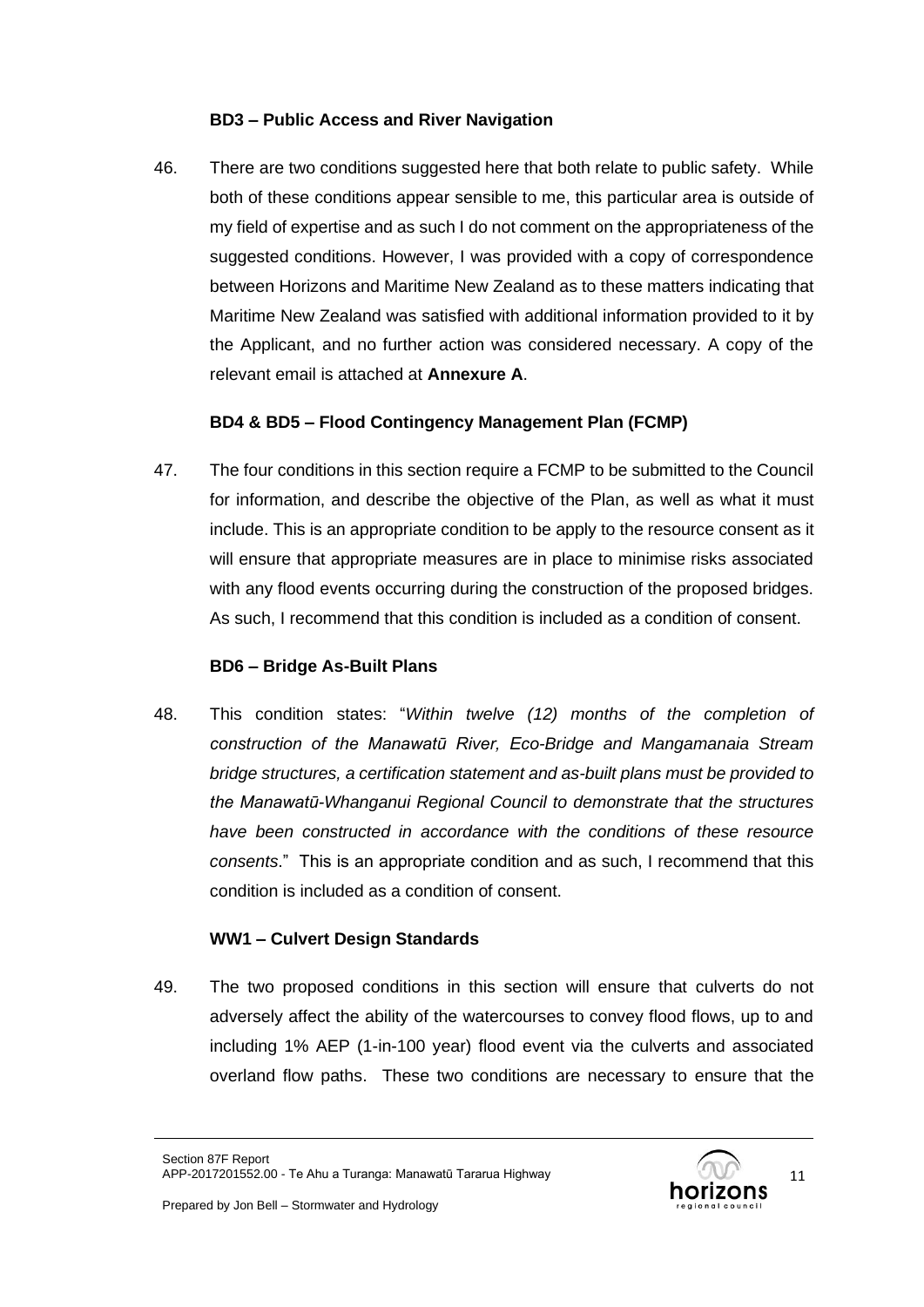proposed culverts do not cause an increased flood risk from the various watercourses that the culverts will be located in.

## **WW2 – Works in the Bed of Watercourses Standards**

- 50. The first six suggested conditions appear to be related to water quality issues. As this is outside of my field of expertise, I have not commented on them.
- 51. However, proposed condition (g) states: "*Works in the bed of a stream or river must only commence where there is at least four (4) days of settled weather forecast by the New Zealand Meteorological Service for that water body's catchment*." I recommend that this is included as a condition of consent as it will assist in ensuring that works are able to be completed in a manner which causes minimum disturbance to the streams.
- 52. I also recommend inclusion of suggested condition WW2(h) as it requires the remediation of any erosion or scour issues caused by the construction works.

## **WW3 – Culvert As-Built Plans**

53. This condition states: "*Within twelve (12) months of the installation of all culverts, as-built plans must be provided to the Manawatū-Whanganui Regional Council to demonstrate that the structures have been placed in accordance with the conditions of these resource consents*". This is an appropriate condition and as such, I recommend that this condition is included as a condition of consent.

## **Additional Conditions**

54. I am of the opinion that the conditions recommended above are adequate to ensure that the potential adverse environmental effects of the proposed works are no more than minor. As such I have no additional conditions to recommend.

## **JON BELL**

#### **28 May 2020**

Section 87F Report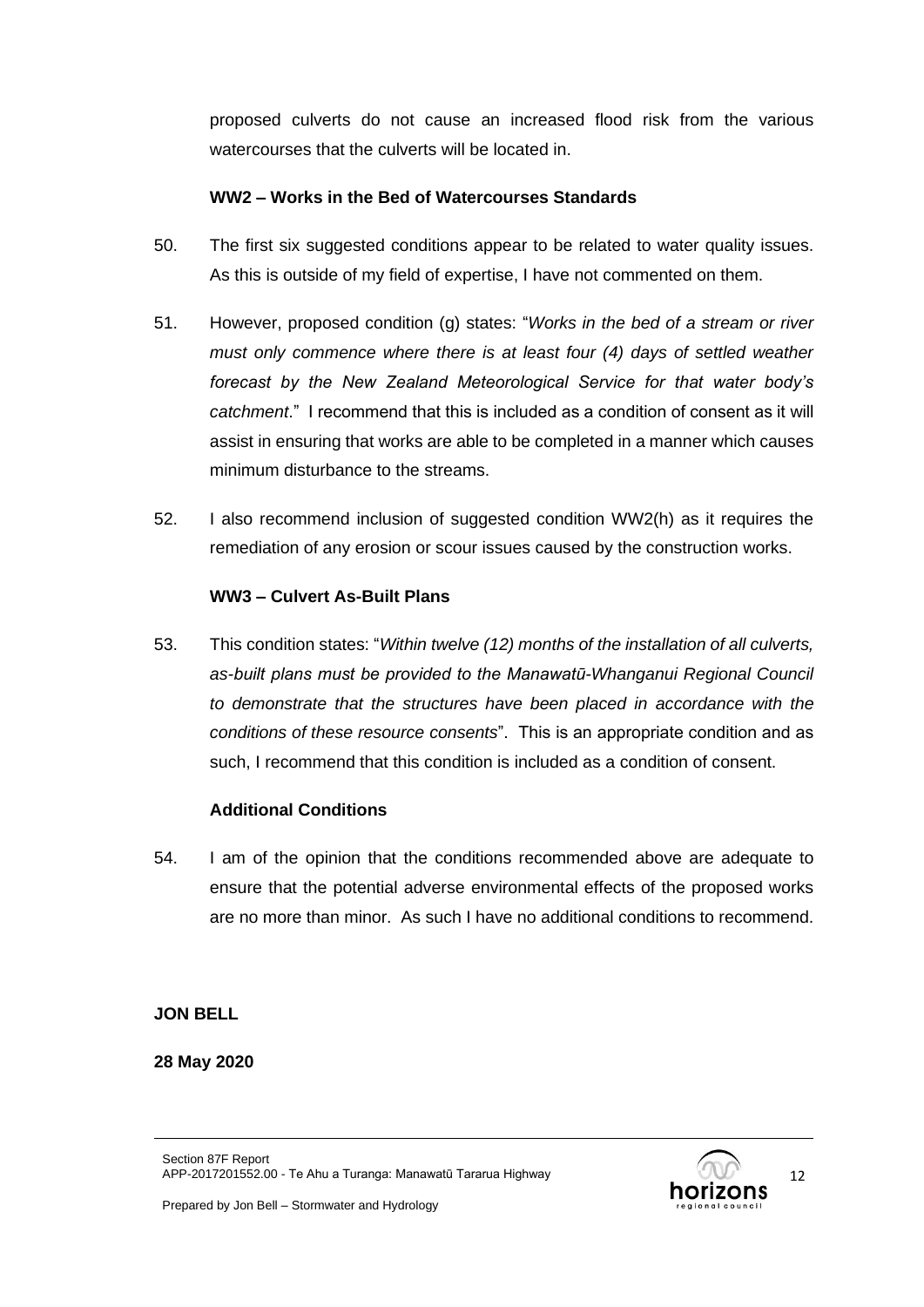## **ANNEXURE A**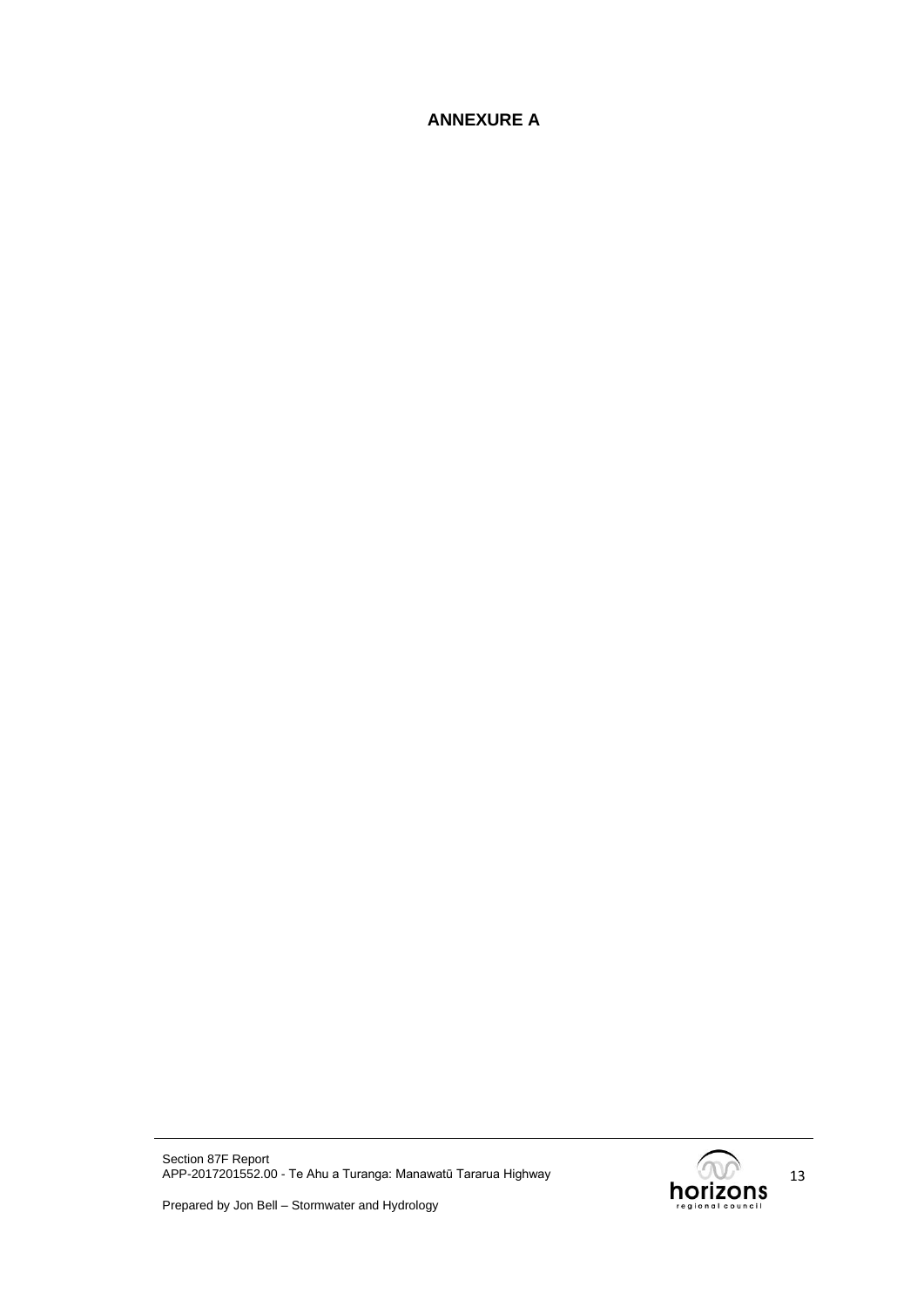From: Sent: To: Cc: **Subiect:**  Blair Simmons <Blair.Simmons@maritimenz.govt.nz> Tuesday, 12 May 2020 3:28 PM Jasmine Mitchell Mark St Clair (m.stclair@hyc.co.nz); Scott Bernie RE: Te Ahu a Turanga - Resource Consent - Manawatu Bridge construction

**Good Day Jasmine** 

MNZ is satisfied with the additional information as provided by Damien McGahan.

You can therefore take my email to Damien on 30 April as confirmation that nothing further is required by MNZ at this time and we are satisfied with the measures put in place to ensure the safety of navigation on the particular stretch of river during the construction of the bridge "BR02".

Kind regards

**Blair** 

**Blair Simmons | Deputy Compliance Manager** Maritime New Zealand | Central Region **Tauranga Office** Nō te rere moana Aotearoa

T+64 7 985 6641 | M +64 27 204 8052 | F +64 4 494 1263 | W maritimenz.govt.nz



Stay home and stay safe. Learn more about Maritime New Zealand's response to COVID-19.

From: Jasmine Mitchell <Jasmine.Mitchell@horizons.govt.nz> Sent: Tuesday, 12 May 2020 10:58 AM To: Blair Simmons <Blair.Simmons@maritimenz.govt.nz> Cc: Mark St Clair (m.stclair@hyc.co.nz) <m.stclair@hyc.co.nz> Subject: Te Ahu a Turanga - Resource Consent - Manawatu Bridge construction

Morning Blair,

I understand that Damien McGahan has send you a copy of the additional information for the construction of the bridge across the Manawatu River.

Damien has provided an email on the basis that Maritime New Zealand is satisfied with the assessments undertaken by Waka Kotahi NZ Transport Agency. For completeness, I would just like to check there is nothing further you require and we can take the email provided to satisfied any Maritime New Zealand requirements?